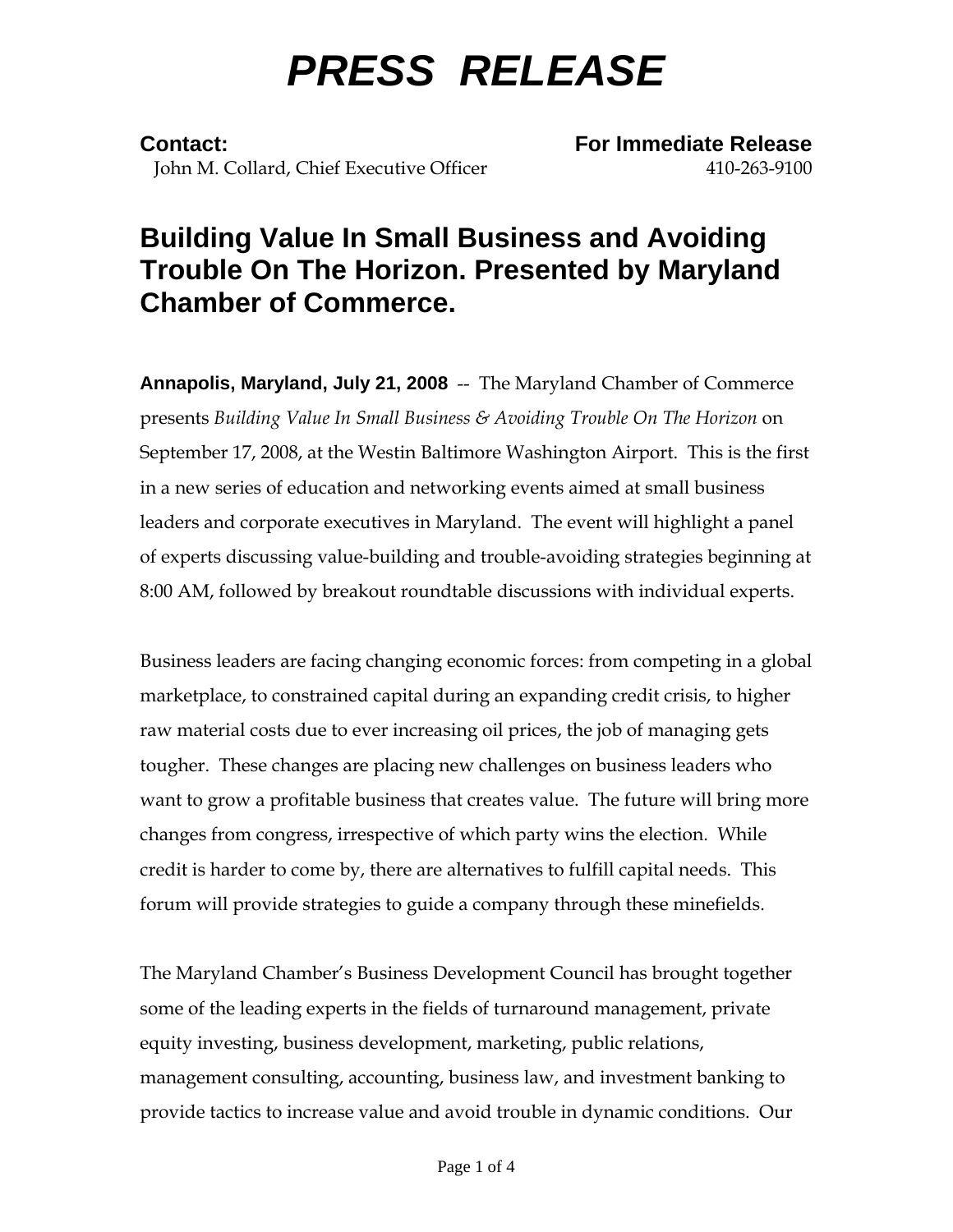panel of experts will help you learn to achieve business growth and avoid pitfalls during tough economic times. Our expert panelists will examine the elements of successful growth, and the warning signs that your business is in trouble, from a variety of perspectives. This is a must-attend for those who want to maximize their returns on investment.

The panel is being formed and moderated by Mr. John M. Collard, Chairman, Strategic Management Partners, Inc., a turnaround manager and private equity investor. John is Past Chairman of the Turnaround Management Association and SMP is the 2007 recipient of the Maryland Small Business of the Year and the Governor's Citation.

The panel experts consist of: Mr. C. Edward Hartman, III, Managing Partner, Hartman & Egeli, Attorney at Law. Ms. Diane Devaney, President, Devaney & Associates, a marketing, advertising and public relations, business development firm. Mr. Tom Heseltine, Partner, Clifton Gunderson, certified public accountants and business consultants. Ms. AnnMarie Schovee, Managing Director Investment Banking, M&T Bank.

Company owners and investors realize value when they bring in advisors to guide a company that is underperforming. When a company is in trouble a different set of leadership skills is required to place the company back on a profitable path. Many private equity and hedge fund investors are seeking the help of turnaround experts, and many are adding this talent to their senior management roles. Regardless of who employs the turnaround manager, their unique expertise is often required to be successful in this market.

Mr. John M. Collard, Chairman, Strategic Management Partners, Inc. said; "During the last five years, while interest rates were down, lenders relaxed their borrowing covenants to generate their business based more upon volume than on interest rate. Companies were allowed to borrow their way out of trouble, instead of fixing systemic operational problems in the business. The credit crisis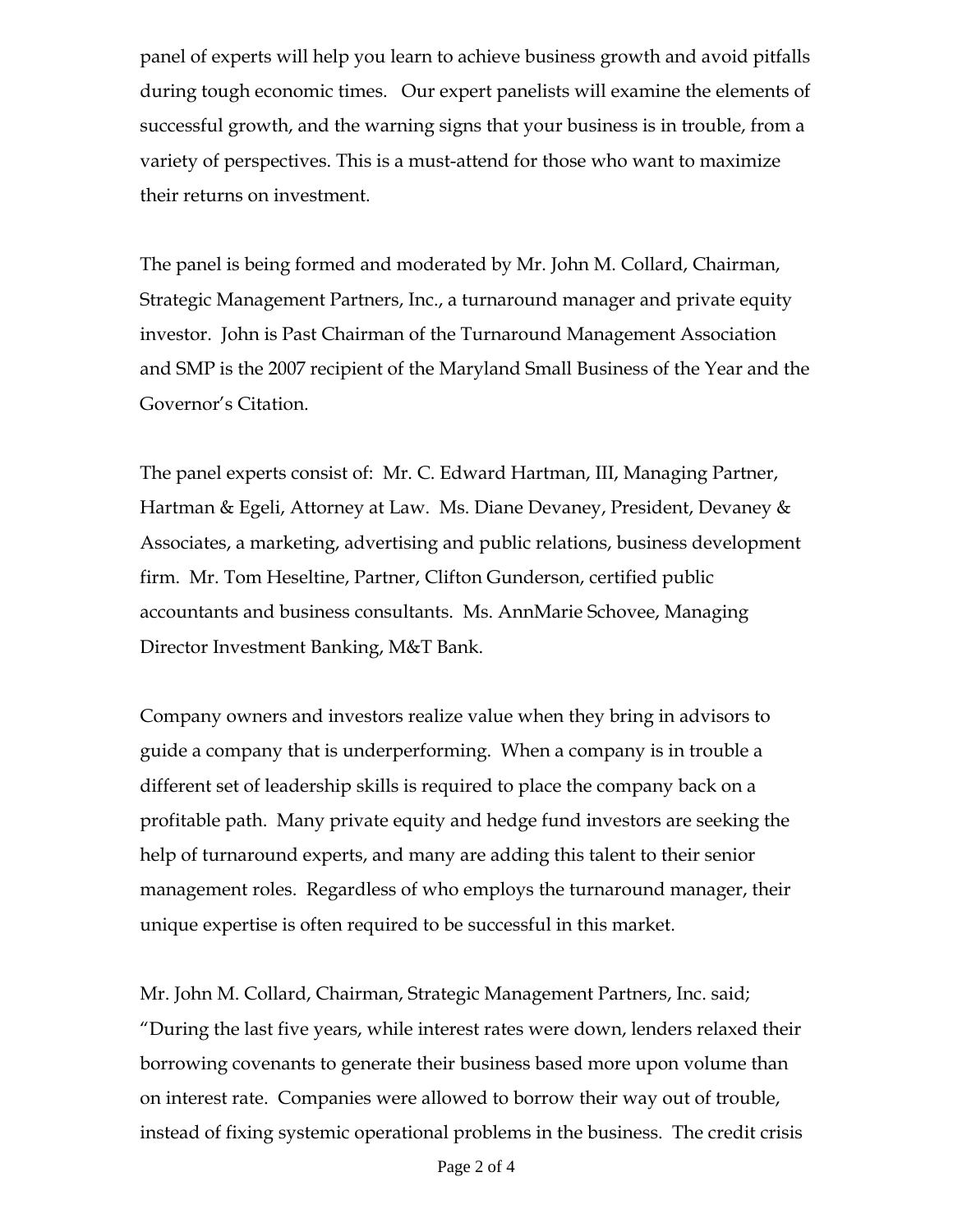forced this source of funds to evaporate, causing leaders to face the real problems within the company, or liquidate. The free ride is over. Lenders still have funds to lend, and investors have funds to buy, but only for companies with sound structure and practices in place." "You must build companies that future buyers want to invest in."

Ms. Kathleen T. Snyder, President and Chief Executive Officer, Maryland Chamber of Commerce said; "Maryland is a small business state, and the Maryland Chamber is excited to launch a new series of events focused on delivering resources, timely information and educational opportunities to small business owners. Our goal is to provide high-level networking opportunities and insightful strategies and tactics small business owners can put immediately to work growing their bottom lines. Given the state of the economy, we think our September 17th event on thriving during tough economic times is a timely way to kick off the series."

According to Secretary David W. Edgerley of Maryland's Department of Business & Economic Development, "This program supports DBED's mission to promote positive growth and continued good health among Maryland businesses. Conference participants will receive expert guidance in maximizing returns on investment and will develop strategies for ensuring a competitive edge in today's ever-changing marketplace."

#### **Who Should Attend?**

Business Owners who want to increase the value of their holdings C-Level Executives from small and mid-size business Business leaders managing a troubled company Directors serving on boards or in advisory capacity Business Development Executives Strategic Planning Executives Merger & Acquisition Executives Lenders to small and mid-size business Investors in small and mid-size business Business Advisors